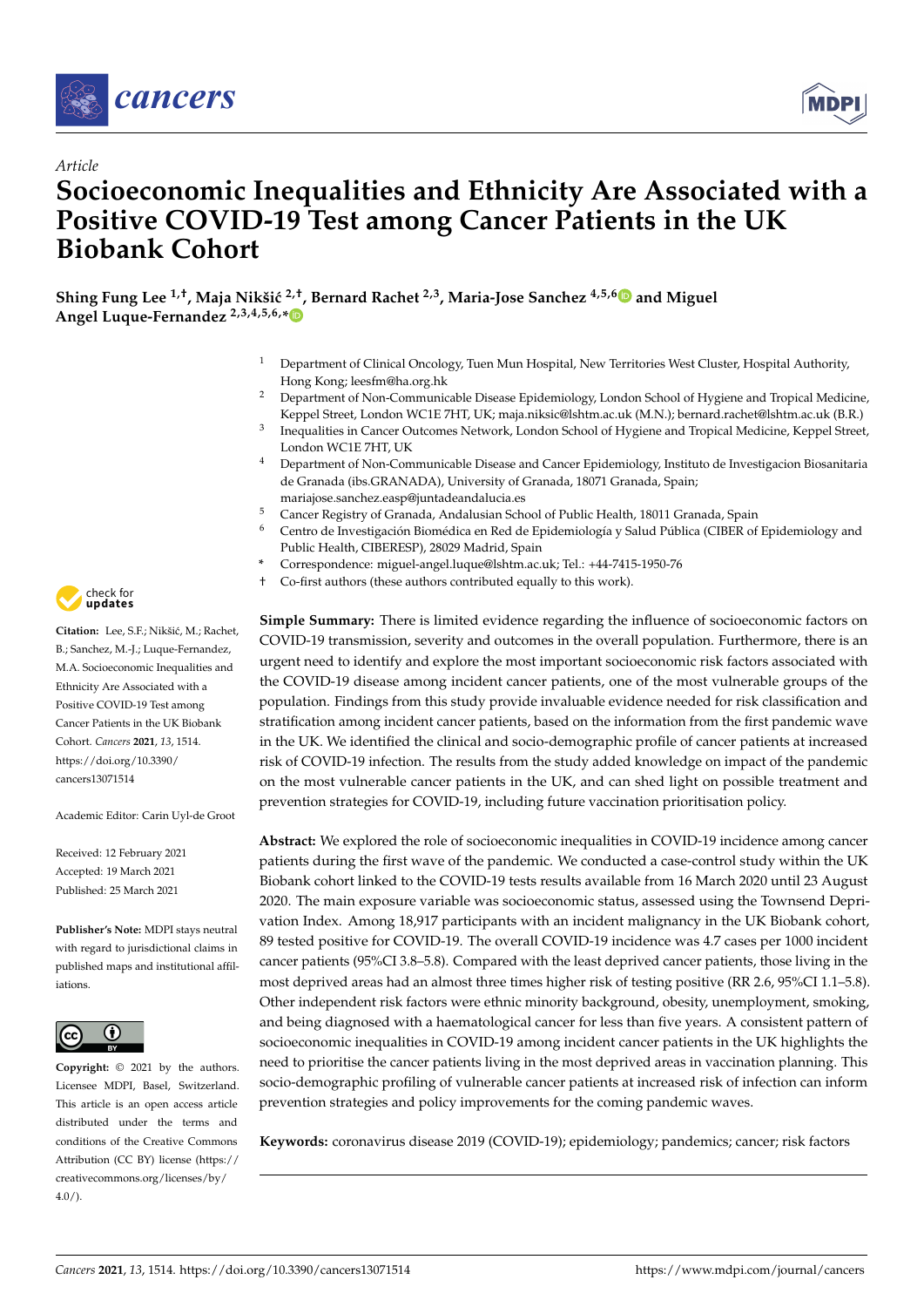### **1. Introduction**

The coronavirus disease 2019 (COVID-19), declared as a global pandemic by the World Health Organization (WHO) on 11 March 2020 [\[1\]](#page-11-0), has introduced a huge strain on communities and health care systems worldwide. With the second or third pandemic wave many countries are finding it difficult to respond to increasing health care needs of people infected with COVID-19, especially if they are also diagnosed with other chronic diseases.

Cancer patients have a higher risk of COVID-19 infection [\[2\]](#page-11-1), with an estimated 2-fold increased risk of having a positive COVID-19 test, in comparison with the general population [\[3\]](#page-11-2). They are also more susceptible to severe COVID-19 infection, followed by higher morbidity and mortality, than people without cancer  $[2,4-6]$  $[2,4-6]$  $[2,4-6]$ . The main underlying reason behind this is likely to be their immunosuppressive state, as a result of underlying malignancy or anticancer treatments [\[7\]](#page-11-5). Therefore, it is necessary to ensure early detection of coronavirus infection given that cancer patients have a high risk of unfavourable outcomes.

A study using the UK Biobank data found that socio-demographic factors were relevant in determining a risk of COVID-19 infection in the general population, including lower educational attainment and non-white ethnicity [\[8\]](#page-11-6). However, the influence of socioeconomic factors on COVID-19 transmission, severity and outcomes among cancer patients are not yet known [\[9\]](#page-11-7). We aimed to identify and explore the most important socioeconomic risk factors associated with testing positive for COVID-19 among incident cancer patients in the UK Biobank cohort.

### **2. Materials and Methods**

### *2.1. Study Design and Study Participants*

We developed a case-cohort study with a modified case-base sampling design consisting in using the complete cohort as the control population [\[10\]](#page-11-8). The case-base design involves using an extracted sample from the source population as controls, in order that every person has the same chance of being included as a control, i.e., cases can be included as controls. This type of sampling only works with a previously defined cohort and the inclusion of the complete cohort as control source prevents the use of weights to upweight sampled controls [\[10\]](#page-11-8). The case-base sampling provides a valid estimate of the risk ratio (RR), without assuming that the disease is rare in the source population (Supplementary Figure S1) [\[10\]](#page-11-8).

Study participants were identified using the UK Biobank—a population-based prospective cohort, which recruited 502,655 volunteers aged 40–69 years, from 2006 to 2010 [\[11\]](#page-11-9). Each participant provided longitudinal data on sociodemographic, lifestyle, and behavioural factors, medical history and medications, enabling research into genetic and lifestyle determinants of common diseases of middle and older age [\[11\]](#page-11-9).

From all the UK Biobank participants we selected those who were diagnosed with incident cancer regardless of the tumour site, defined as cancer cases diagnosed after enrolment to the UK Biobank cohort in contrast to the prevalent cases diagnosed before the enrolment. We excluded non-melanoma skin cancers and other types of non-malignant neoplasms (ICD-10 C.44 and D.00-49). Patients who died before the first available COVID-19 test results (i.e., 16 March 2020) were excluded to allow all participants to have the same probability to be exposed to Severe Acute Respiratory Syndrome Coronavirus 2 (SARS-CoV-2). Dates of death were obtained from death certificates held by the NHS Information Centre (England and Wales) and the NHS Central Register (Scotland).

Data on cancer diagnoses were obtained by UK Biobank through NHS Digital and Public Health England (PHE) for participants in England and Wales, and NHS Central Register and Information Services Division for participants in Scotland [\[12,](#page-11-10)[13\]](#page-11-11). Previous evidence linking routine registration of colorectal, lung, and breast cancer with information from the Hospital Episode Statistics showed that the completeness of case ascertainment in English cancer registries exceeds 98% [\[14\]](#page-11-12). From the selected sub-cohort of incident cancer, we then identified our cases as all those who tested for SARS-CoV-2 with a positive result based on data from the PHE's Second Generation Surveillance System. It is a centralised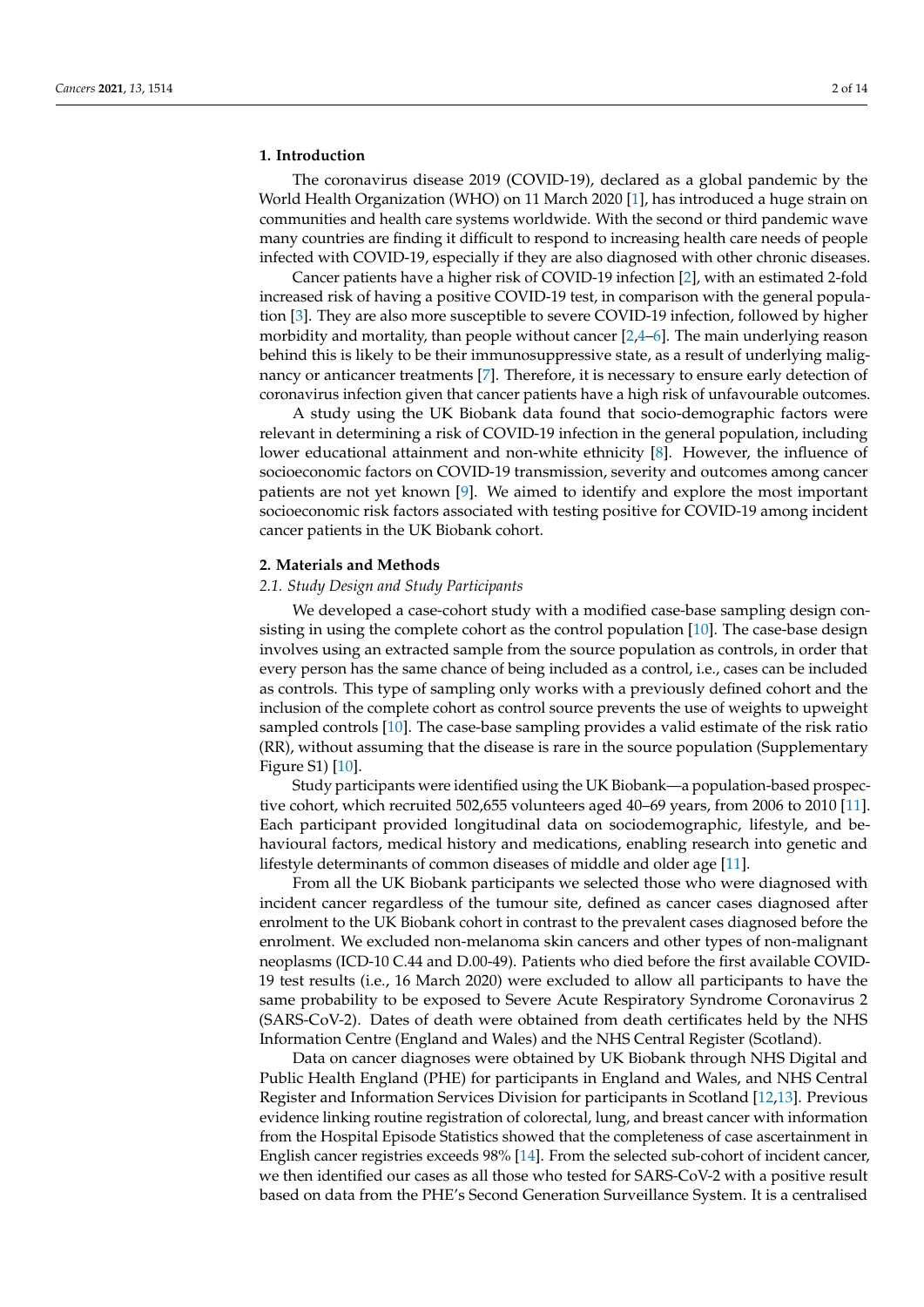microbiology database covering English clinical diagnostics laboratories that provides national surveillance of legally notifiable infections, bacterial isolations and antimicrobial resistance [\[15\]](#page-11-13). Through the individual-level linkage of these two systems, PHE provides a regular and exhaustive feed of new COVID-19 test results for the UK Biobank partici-pants [\[16\]](#page-11-14). The majority of samples tested for COVID-19 among UK Biobank participants were from combined nose/throat swabs, while in intensive care units, lower respiratory samples may have been taken [\[17\]](#page-11-15). Inpatient tests arise from specimens collected from an acute care provider, an emergency department or an inpatient location [\[17\]](#page-11-15). Samples were analysed using a reverse transcriptase polymerase chain reaction (RT-PCR) test for SARS-CoV-2 [\[17\]](#page-11-15).

# *2.2. Case-Base Constitution and Case-Control Definition 2.2. Case-Base Constitution and Case-Control Definition*

The first COVID-19 test results were released from 16 March 2020 onwards until the The first COVID-19 test results were released from 16 March 2020 onwards until the 31 August 2020, as part of the first wave of the COVID-19 pandemic. Therefore, the cohort 31 August 2020, as part of the first wave of the COVID-19 pandemic. Therefore, the cohort was defined as all the UK Biobank participants diagnosed with an incident cancer and was defined as all the UK Biobank participants diagnosed with an incident cancer and confirmed to be alive on 16 March 2020. Figure 1 shows the study flowchart, including 89 confirmed to be alive on 16 March 2020. Figure [1](#page-2-0) shows the study flowchart, including 89 COVID-19 positive cases and 18,917 controls. Cases were defined as all incident cancer COVID-19 positive cases and 18,917 controls. Cases were defined as all incident cancer patients tested for COVID-19 with a positive result. Controls were defined as the complete patients tested for COVID-19 with a positive result. Controls were defined as the complete cohort of incident cancer cases from the UK Biobank study (i.e., those patients that were cohort of incident cancer cases from the UK Biobank study (i.e., those patients that were not tested for COVID-19 and those patients tested with a positive or negative result). We not tested for COVID-19 and those patients tested with a positive or negative result). We assume that non-tested controls do not develop the disease. assume that non-tested controls do not develop the disease.

<span id="page-2-0"></span>

**Figure 1. Figure 1.**  Case-cohort UK Biobank Study flowchart. Case-cohort UK Biobank Study flowchart.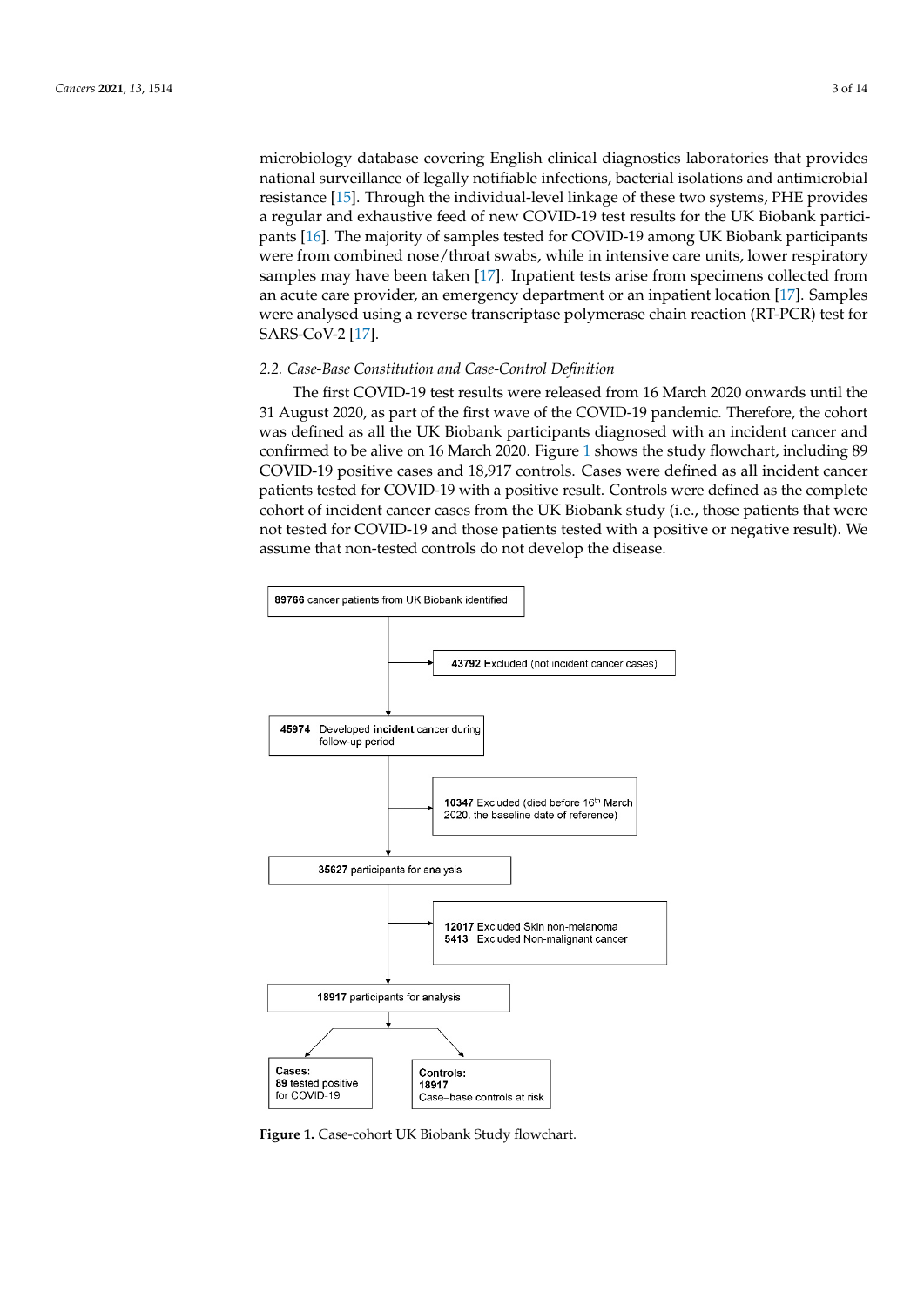# *2.3. Sociodemographic Characteristics and Risk Factors at Baseline*

The following potential COVID-19 risk factors were identified and referred as timefixed covariates at baseline: the Townsend Deprivation Index (TDI), age, sex, ethnicity, employment status, smoking status, body mass index (BMI) in kg/m<sup>2</sup>, and type of cancer.

The TDI was the main risk factor, defined as an area-based measure of socio-economic deprivation and a proxy of individuals' socioeconomic deprivation. TDI scores were calculated using data from the UK 2011 Census. The TDI score combines information on car ownership, household overcrowding, owner occupation, and unemployment aggregated for small areas of residence [\[18\]](#page-12-0). Higher TDI equates to a higher level of socioeconomic deprivation. We computed the quintiles  $(Q)$  of TDI, and categorised it as  $Q1$  for the least deprived and Q5 for the most deprived group. Age was calculated from dates of birth to baseline assessment. Ethnicity was self-reported and categorised as white or white British, black or black British, Asian or Asian British, and others, including mixed ethnicities and all other, ethnic groups. Smoking status was categorised into never, former, and current smokers. The WHO criteria were applied to classify BMI as underweight (<18.5 kg/m<sup>2</sup>), normal weight (18.5–24.9 kg/m<sup>2</sup>), overweight (25.0–29.9 kg/m<sup>2</sup>), and obese ( $\geq$ 30.0 kg/m<sup>2</sup>) [\[19\]](#page-12-1). However, due to data sparsity we recategorised BMI as obese (BMI  $\geq$  30.0 kg/m<sup>2</sup>) vs. non-obese (BMI < 30.0 kg/m<sup>2</sup>). Employment was categorised as employed or self-employed (baseline category), retired, and unemployed or unpaid. Types of cancers were classified as haematological, non-haematological, melanoma of the skin, and other types of cancer. This categorisation was not based solely on clinical characteristics and largely on the number of positive COVID-19 cases per each distinct cancer type (it had to be >20 diagnosed cases). Finally, we included the duration of time following the cancer diagnosis, classified as being diagnosed with a malignant tumour less than five or more than five years ago.

## *2.4. Statistical Analyses*

We described the categorical variables using counts and proportions and the continuous variables using medians and interquartile ranges by case control status. Afterwards, we estimated the risk of testing COVID-19 positive by all the sociodemographic, employment status, BMI and cancer type and time duration after the cancer diagnosis. Due to the use of the complete cohort as main control source for analysis we did not include weights to correct for the sampling design. However, the variance estimates were adjusted (i.e., robust standard errors) to account for the inclusion of the cases as controls in the overall cohort [\[20\]](#page-12-2). Therefore, we computed univariate risk ratios and their respective robust 95% confidence intervals (CIs) [\[20,](#page-12-2)[21\]](#page-12-3).

To assess the association between socio-economic deprivation and the risk of testing positive for COVID-19, we fitted different multivariate regression models, including one variable at a time, to control for confounding (i.e., Models 1–8). The final model was adjusted for age, sex, ethnicity, employment, marital and smoking status, cancer types and years of cancer diagnosis. From each model, we derived the risk ratios (RRs) and 95% CIs using a generalised linear model with the family Poisson and link log and robust error variance estimation [\[20](#page-12-2)[,21\]](#page-12-3). From the final adjusted model (Model 8) we derived the adjusted marginal probabilities of testing COVID-19 positive by levels of deprivation (Q5 vs. Q1) stratified by gender and across the levels of BMI.

Given the low proportion of missing data, we first performed a complete-case analysis, adopting the missing completely-at-random assumption. However, to assess the consistency of our results for the socioeconomic deprivation, we developed a multiple imputation by chained equations. We imputed 50 datasets for the variable's ethnicity, smoking, employment, and marital status. The multiple imputation results were combined using Rubin's rules [\[22\]](#page-12-4). These estimates were presented in Model 9.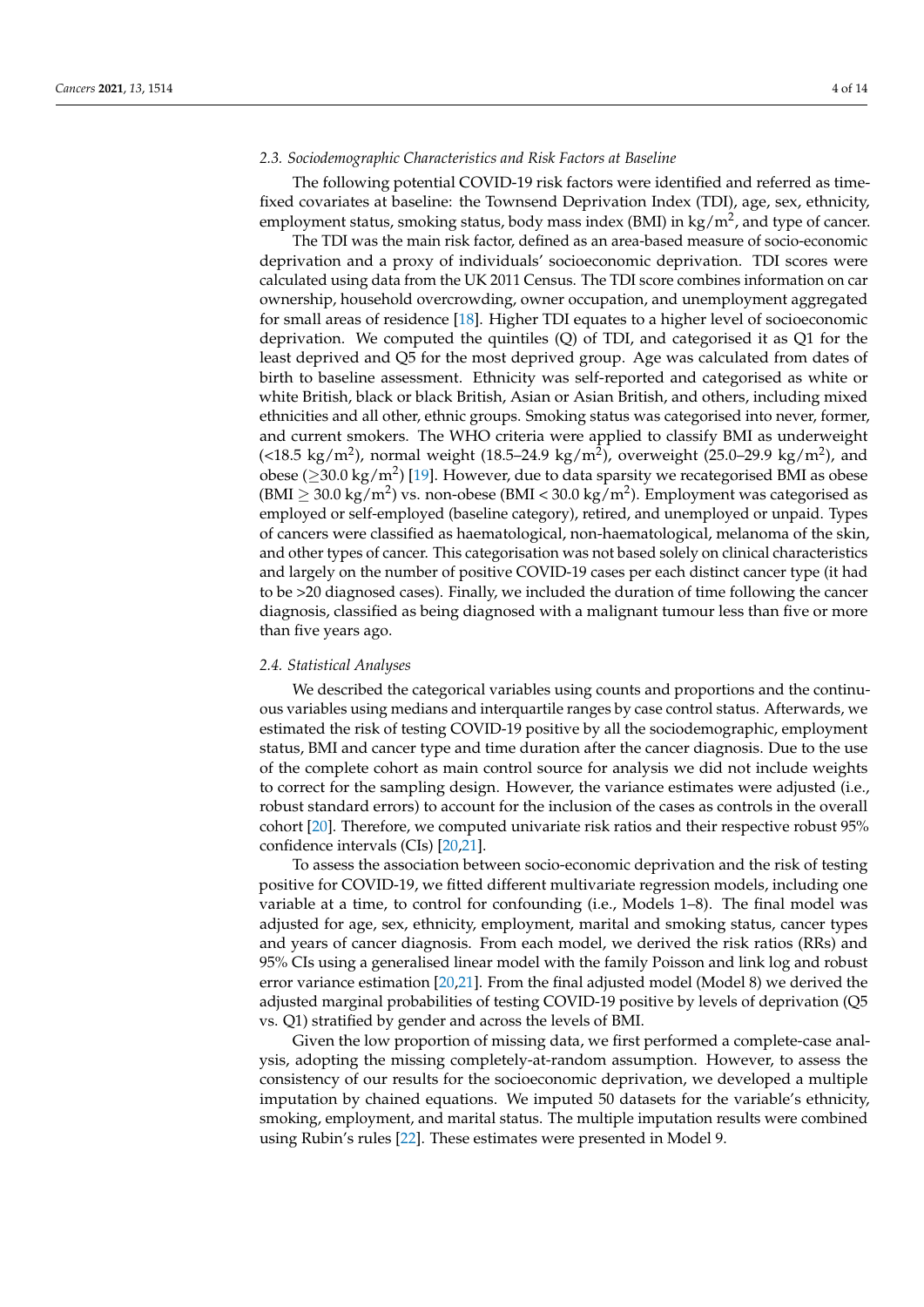Furthermore, in sensitivity analyses we explored different modelling specifications and the assumption that non-tested controls do not develop the COVID-19 (supplementary Technical notes 1). We used Stata v.16 (Stata Corp, College Station, TX, USA) for statistical analysis.

## *2.5. Ethics Approval and Consent to Participate*

This UK Biobank study was approved by the North West Multi-Centre Research Ethics Committee (application number 48860); all participants provided written informed consent for data collection, data analysis, and record linkage.

## **3. Results**

The characteristics of the test positive (cases)  $(N = 89)$  and the entire cohort (controls) (*N* = 18,917) are detailed in Table [1.](#page-4-0) The overall incidence in our study was 4.7 cases per 1000 incident cancer patients (95% CI: 3.8–5.8). Overall, 4090 (21.6%) participants were in the most deprived category, and 3604 (19.1%) in the most affluent group. The median age of the test positive group was 74 years (interquartile range [IQR], 68–78 years) and 52.8% were male. The majority of them were white (91.0%), while 4.5% were black. 74 of 89 test-positive patients (83.1%) had non-haematological cancer, of which malignant neoplasm of the breast, prostate, colorectal, and urogenital were the most common primary tumour sites (Supplementary Table S1). We did not find statistically significant differences between the cases and controls regarding the distributions of cancer types, or the duration of time following the cancer diagnosis.

<span id="page-4-0"></span>**Table 1.** Case-Cohort Control Study Socioeconomic Characteristics, Smoking Status BMI, and Cancer Type Among UK Biobank Incident Cancer Patients at Baseline on 16 March 2020 (*N* = 18,917, 89 cases).

| Characteristics              | <b>Tested Positive</b><br>(Cases) $N$ $\left(\% \right)$ | <b>Entire Cohort</b><br>(Controls) $N$ $\left(\% \right)$ | <i>p</i> -Values |
|------------------------------|----------------------------------------------------------|-----------------------------------------------------------|------------------|
| Age, years                   |                                                          |                                                           | $0.177*$         |
| Median (interquartile range) | 74 (68–78)                                               | 73 (67–77)                                                |                  |
| Quintiles of Deprivation     |                                                          |                                                           | 0.013            |
| 1st quintile (most affluent) | 8(9.0)                                                   | 3604 (19.1)                                               |                  |
| 2nd quintile                 | 16(18.0)                                                 | 3682 (19.5)                                               |                  |
| 3rd quintile                 | 18(20.2)                                                 | 3659 (19.3)                                               |                  |
| 4th quintile                 | 15(16.9)                                                 | 3863 (20.4)                                               |                  |
| 5th quintile (most deprived) | 31(34.8)                                                 | 4090 (21.6)                                               |                  |
| <b>Sex</b>                   |                                                          |                                                           | 0.518            |
| Female                       | 42 (47.2)                                                | 9577 50.6)                                                |                  |
| Male                         | 47 (52.8)                                                | 9340 (49.4)                                               |                  |
| Ethnicity                    |                                                          |                                                           | 0.031            |
| White                        | 81 (91.0)                                                | 18,075 (95.6)                                             |                  |
| Asian                        | 2(2.3)                                                   | 284(1.5)                                                  |                  |
| Black                        | 4(4.5)                                                   | 234(1.2)                                                  |                  |
| Others                       | 2(2.3)                                                   | 220(1.2)                                                  |                  |
| Marital status               |                                                          |                                                           | 0.726            |
| With a partner               | 68 (76.4)                                                | 14,048 (74.3)                                             |                  |
| Without a partner            | 5(5.6)                                                   | 1215(6.4)                                                 |                  |
| Employment                   |                                                          |                                                           | 0.031            |
| Employed or self-employed    | 33(37.1)                                                 | 9240 (48.8)                                               |                  |
| Retired                      | 42 (47.2)                                                | 8197 (43.3)                                               |                  |
| Unemployed/unpaid            | 11(12.4)                                                 | 1283(6.8)                                                 |                  |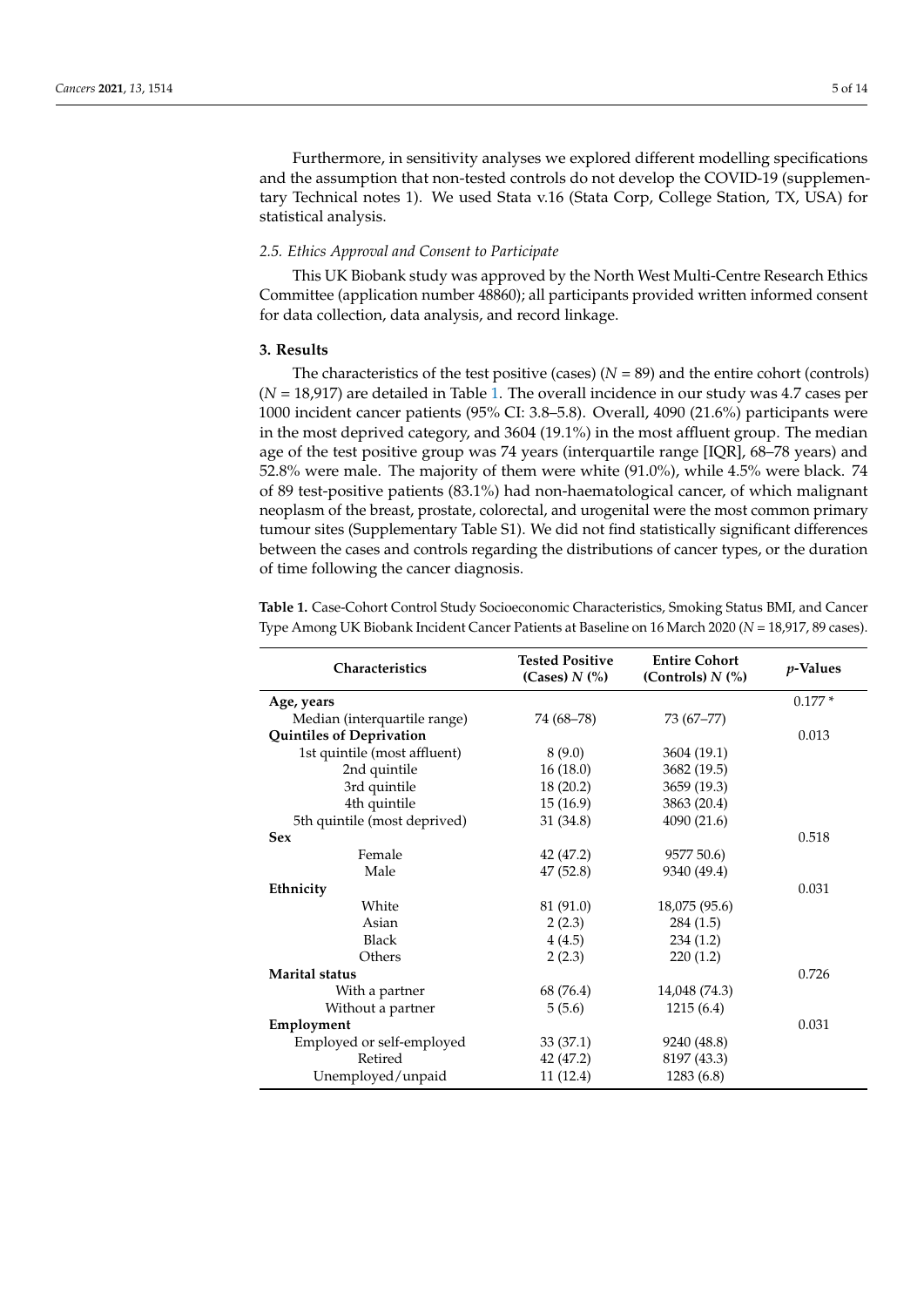| Characteristics              | <b>Tested Positive</b>                 | <b>Entire Cohort</b>                      | <i>p</i> -Values |  |
|------------------------------|----------------------------------------|-------------------------------------------|------------------|--|
|                              | (Cases) $N$ $\left(\frac{9}{6}\right)$ | (Controls) $N$ $\left(\frac{9}{6}\right)$ |                  |  |
| <b>Smoking status</b>        |                                        |                                           | 0.022            |  |
| Current smoker               | 12(13.5)                               | 1767 (9.3)                                |                  |  |
| Ex-smoker                    | 43 (48.3)                              | 7251 (38.3)                               |                  |  |
| Non-smoker                   | 33(37.1)                               | 9772 (51.7)                               |                  |  |
| BMI (kg/m <sup>2</sup> )     |                                        |                                           | $0.001*$         |  |
| Median (interquartile range) | $28.6(26.1-31.9)$                      | $27.0(24.5 - 30.1)$                       |                  |  |
| <b>Categorical BMI</b>       |                                        |                                           | 0.026            |  |
| < 18.5                       | 0(0.0)                                 | 64(0.3)                                   |                  |  |
| $18.5 - 24.9$                | 16(18.0)                               | 5557 (29.4)                               |                  |  |
| $25.0 - 29.9$                | 38 (42.7)                              | 8412 (44.5)                               |                  |  |
| $>30$                        | 33(37.1)                               | 4795 (25.4)                               |                  |  |
| <b>Malignancy types</b>      |                                        |                                           | 0.069            |  |
| Haematological cancers       | 12(0.8)                                | 1518 (99.2)                               |                  |  |
| Non-haematological cancers   | 74 (0.5)                               | 15,975 (99.5)                             |                  |  |
| Skin melanoma and others     | 3(0.2)                                 | 1424 (99.8)                               |                  |  |
| Years of cancer diagnosis    |                                        |                                           | 0.052            |  |
| Within 5 years of diagnosis  | 21(23.6)                               | 3027 (16.0)                               |                  |  |
| Beyond 5 years of diagnosis  | 68 (76.4)                              | 15,883 (84.0)                             |                  |  |
| <b>Total numbers</b>         | 89 (0.5)                               | 18,917 (100.0)                            |                  |  |
| <b>Missing values</b>        |                                        |                                           |                  |  |
| Quintiles of deprivation     | 1(1.1)                                 | 19(0.1)                                   |                  |  |
| Ethnicity                    | 0(0.0)                                 | 104(0.6)                                  |                  |  |
| Marital status               | 16(18.0)                               | 3654 (19.3)                               |                  |  |
| Employment                   | 3(3.4)                                 | 197(1.0)                                  |                  |  |
| Smoking                      | 1(1.1)                                 | 127(0.7)                                  |                  |  |
| BMI                          | 2(2.2)                                 | 89(0.5)                                   |                  |  |
| Years of cancer diagnosis    | 0(0.0)                                 | 7(0.0)                                    |                  |  |

**Table 1.** *Cont.*

 $*$  Kruskal-Wallis rank test. BMI: Body Mass Index in kg/m<sup>2</sup>.

In univariate analysis, black patients had nearly four times higher risk of testing COVID-19 positive than whites (i.e., crude risk ratio [cRR] of 3.77 and 95% confidence interval [CI]: 1.39–10.20). Individuals living in more deprived areas had approximately 4 times higher risk of testing positive for COVID-19 than those individuals from the least deprived areas (i.e., the least deprived quintile of the Townsend index (Q5) vs. the most affluent quintile (Q1) was 3.40; 95% CI: 1.56–7.38) (Table [2\)](#page-6-0). Furthermore, being unemployed or unpaid, current smoker or ex-smoker, having high BMI, or being diagnosed with haematological cancers were strongly associated with an increased risk of testing positive for COVID-19.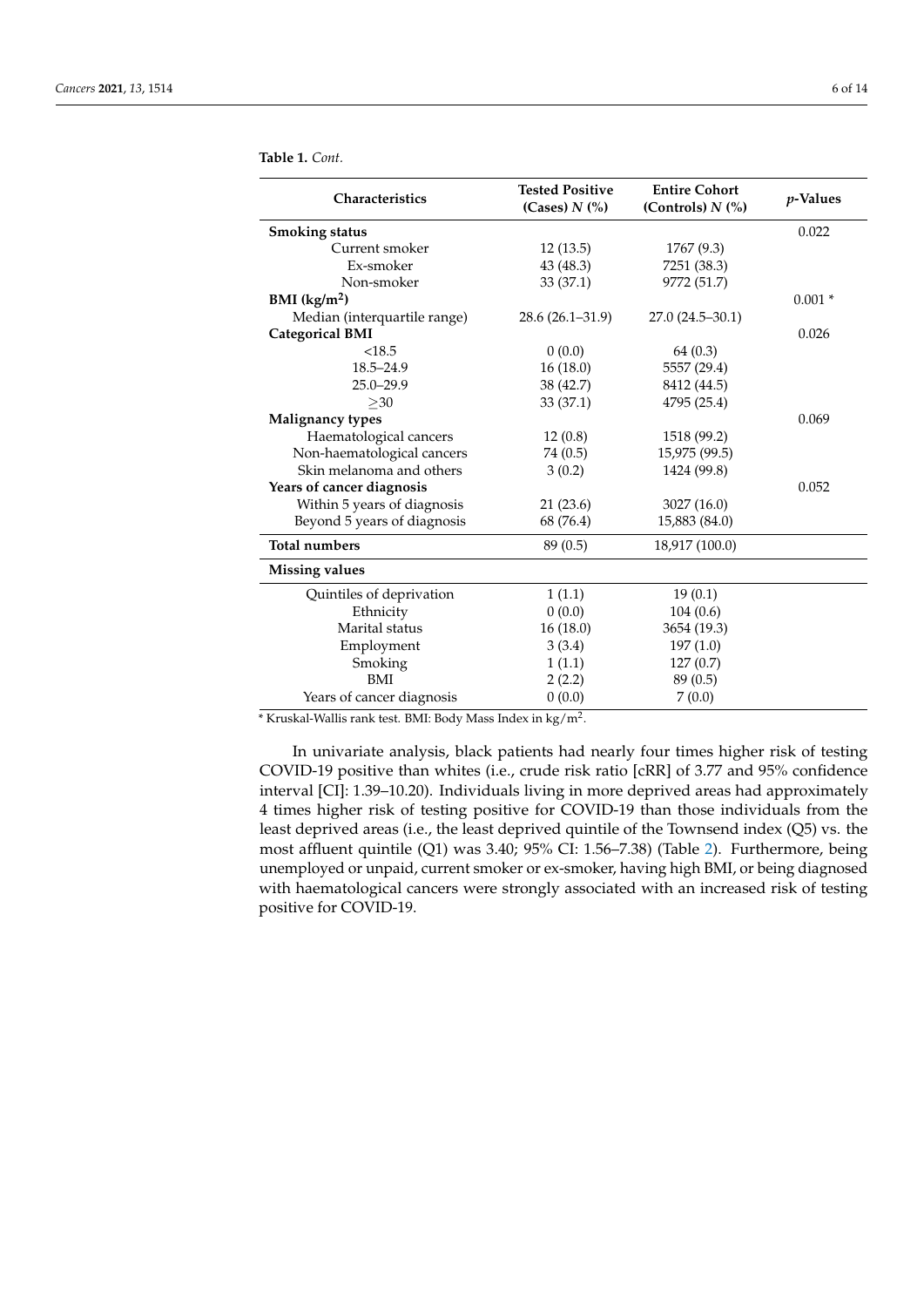| Characteristics                                      | Crude RR (95% CI)    | $p$ -Value |
|------------------------------------------------------|----------------------|------------|
| Age                                                  |                      |            |
| per ten-year increase                                | $1.17(0.83 - 1.64)$  | 0.353      |
| <b>Sex</b>                                           |                      |            |
| Male vs. Female                                      | $1.15(0.76 - 1.74)$  | 0.518      |
| Ethnicity                                            |                      |            |
| Asian vs. White                                      | $1.57(0.39 - 6.34)$  | 0.529      |
| Black vs. White                                      | $3.77(1.39 - 10.20)$ | 0.009      |
| Others vs. White                                     | $2.02(0.50 - 8.16)$  | 0.324      |
| Marital status                                       |                      |            |
| With a partner vs. Without partner                   | $1.18(0.47 - 2.91)$  | 0.727      |
| Quintiles of Townsend deprivation index              |                      |            |
| 2nd quintile vs. 1st quintile                        | $1.95(0.84 - 4.56)$  | 0.121      |
| 3rd quintile vs. 1st quintile                        | $2.21(0.96 - 5.08)$  | 0.062      |
| 4th quintile vs. 1st quintile                        | $1.75(0.74 - 4.11)$  | 0.202      |
| 5th quintile vs. 1st quintile                        | $3.40(1.56 - 7.38)$  | 0.002      |
| <b>Employment status</b>                             |                      |            |
| Retired vs. employed                                 | $1.43(0.91 - 2.26)$  | 0.122      |
| Unemployed/unpaid vs. employed                       | $2.39(1.21 - 4.71)$  | 0.012      |
| <b>Smoking status</b>                                |                      |            |
| Current smoker vs. non-smoker                        | $2.00(1.04 - 3.87)$  | 0.039      |
| Ex-smoker vs. non-smoker                             | $1.75(1.11 - 2.75)$  | 0.015      |
| BMI                                                  |                      |            |
| (per five $kg/m^2$ increase)                         | $1.30(1.08 - 1.56)$  | 0.006      |
| Categorical BMI in kg/m <sup>2</sup>                 |                      |            |
| Obesity $($ >30) vs. Normal/overweight $($ <30)      | $1.78(1.16 - 2.75)$  | 0.009      |
| Malignancy types                                     |                      |            |
| Hematological cancer vs. Skin melanoma/others        | $3.73(1.05 - 13.19)$ | 0.041      |
| Non-hematological cancer vs. Skin melanoma/others    | $2.19(0.69 - 6.95)$  | 0.182      |
| Years of cancer diagnosis                            |                      |            |
| Within 5 years vs. Beyond 5 years of diagnosis       | $1.62(0.99 - 2.63)$  | 0.054      |
| Abbreviations: BMI, Body Mass Index; RR, Risk Ratio. |                      |            |

<span id="page-6-0"></span>**Table 2.** Case-Cohort Control Study Unadjusted Risk Ratios of Testing COVID-19 Positive among UK Biobank Incident Cancer Patients by Deprivation, Age, Sex, Ethnicity, Employment Status, BMI and Cancer Types and Duration (*N* = 18,917 and 89 cases).

In multivariate analysis, we controlled for confounding adding successively one variable at a time in the multivariate regression model (Table [3\)](#page-7-0). Our final completecase model (Model 8) found a consistent and independent association between being socioeconomically deprived (TDI Q5) and testing positive for COVID-19, with an adjusted risk ratio (aRR) of 2.52 (95% CI 1.00–6.33). Black patients had almost 6 times higher risk of testing positive for COVID-19 in comparison with white patients (i.e., aRR 5.79; 95% CI 1.88–17.85). Furthermore, this risk among unemployed was two times higher than among employed patients (aRR 2.35; 95% CI 1.06–5.20) and increased by 41% for each 5 kg/m<sup>2</sup> increase in BMI (aRR 1.41; 95% CI 1.20–1.67) (Table [3:](#page-7-0) Model 8).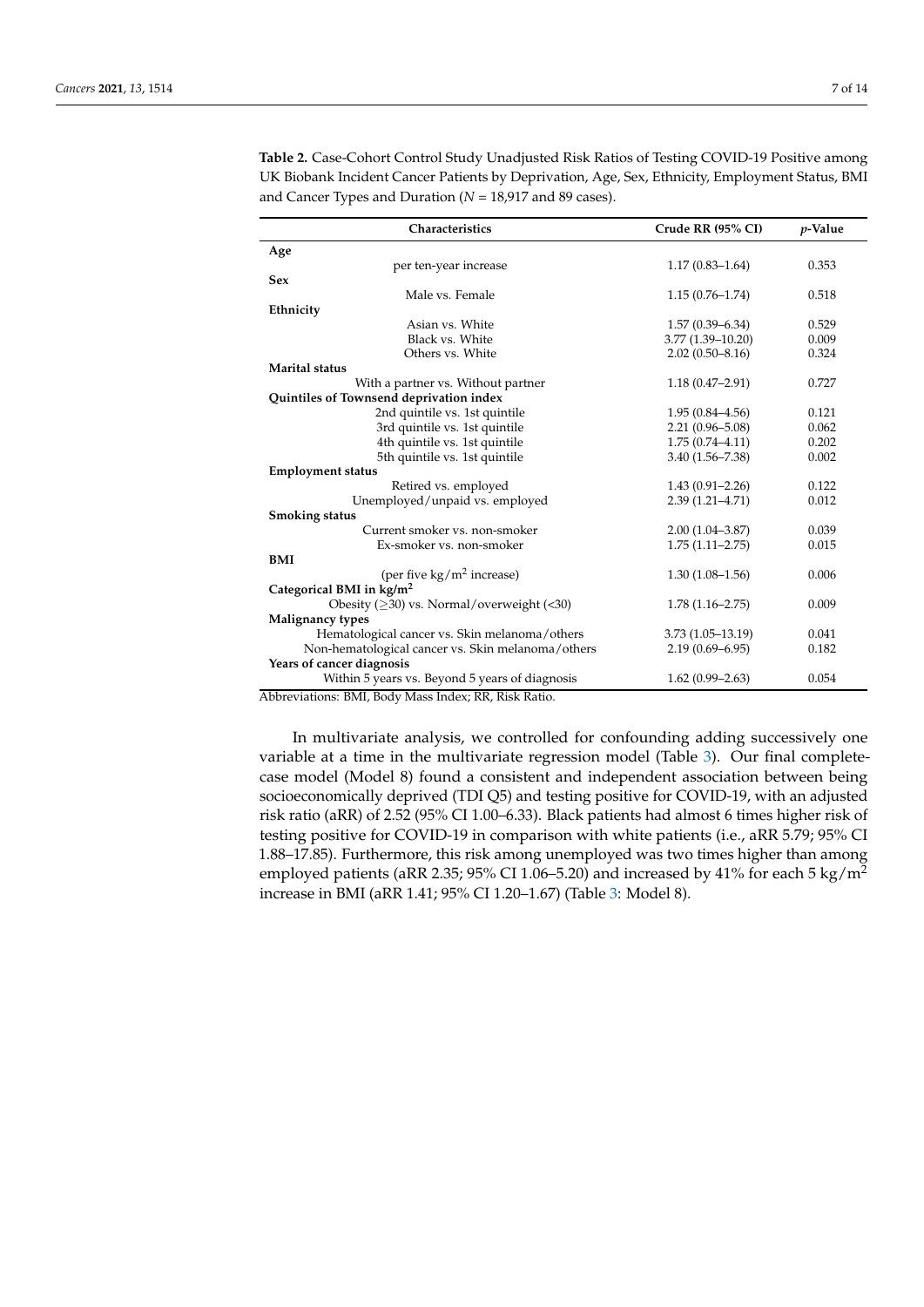| Variables                                         | Model 1<br>aRR (95% CI) | Model 2<br>aRR (95% CI) | Model 3<br>aRR (95% CI) | Model 4<br>aRR (95% CI) | Model 5<br>aRR (95% CI) | Model 6<br>aRR (95% CI) | Model 7<br>aRR (95% CI) | * Model 8<br>aRR (95% CI) | Model 9<br>aRR (95% CI) |
|---------------------------------------------------|-------------------------|-------------------------|-------------------------|-------------------------|-------------------------|-------------------------|-------------------------|---------------------------|-------------------------|
| <b>Townsend Deprivation Index</b>                 |                         |                         |                         |                         |                         |                         |                         |                           |                         |
| 2nd vs. 1st                                       | $1.96(0.84 - 4.58)$     | $1.96(0.84 - 4.58)$     | $1.84(0.78 - 4.34)$     | $1.81(0.77 - 4.28)$     | $1.79(0.76 - 4.23)$     | $1.80(0.76 - 4.25)$     | $1.79(0.76 - 4.24)$     | $2.09(0.85 - 5.13)$       | $1.90(0.82 - 4.46)$     |
| 3rd vs. 1st                                       | $2.22(0.97 - 5.11)$     | $2.21(0.96 - 5.09)$     | $2.21(0.96 - 5.08)$     | $2.18(0.95 - 5.01)$     | $2.01(0.86 - 4.68)$     | $2.02(0.87 - 4.69)$     | $2.00(0.86 - 4.65)$     | $2.02(0.81 - 5.04)$       | $1.98(0.85 - 4.61)$     |
| 4th vs. 1st                                       | $1.78(0.75 - 4.19)$     | $1.74(0.74 - 4.07)$     | $1.74(0.74 - 4.07)$     | $1.56(0.65 - 3.72)$     | $1.49(0.63 - 3.54)$     | $1.49(0.63 - 3.53)$     | $1.49(0.63 - 3.54)$     | $1.78(0.72 - 4.42)$       | $1.60(0.68 - 3.76)$     |
| 5th vs. 1st                                       | $3.46(1.59 - 7.53)$     | $3.20(1.45 - 7.06)$     | $2.86(1.27 - 6.41)$     | $2.69(1.21 - 6.00)$     | $2.41(1.05 - 5.55)$     | $2.38(1.04 - 5.48)$     | $2.37(1.03 - 5.44)$     | $2.52(1.00-6.33)$         | $2.57(1.13 - 5.85)$     |
| Sex                                               |                         |                         |                         |                         |                         |                         |                         |                           |                         |
| male vs. female                                   | $1.13(0.74 - 1.74)$     | $1.11(0.72 - 1.72)$     | $1.16(0.74 - 1.83)$     | $1.12(0.72 - 1.75)$     | $1.16(0.73 - 1.85)$     | $1.16(0.73 - 1.85)$     | $1.16(0.73 - 1.83)$     | $1.20(0.71 - 2.02)$       | $1.08(0.69-1.70)$       |
| Age                                               |                         |                         |                         |                         |                         |                         |                         |                           |                         |
| per ten-year increase                             | $1.17(0.83 - 1.73)$     | $1.21(0.86 - 1.70)$     | $1.15(0.73 - 1.81)$     | $1.12(0.70-1.80)$       | $1.10(0.68 - 1.78)$     | $1.08(0.67-1.76)$       | $1.10(0.68 - 1.78)$     | $1.10(0.66 - 1.84)$       | $1.12(0.70-1.80)$       |
| Ethnicity                                         |                         |                         |                         |                         |                         |                         |                         |                           |                         |
| Asian vs. White                                   |                         | $1.49(0.36 - 6.04)$     | $0.74(0.10 - 5.41)$     | $0.91(0.12 - 6.61)$     | $0.97(0.13 - 7.39)$     | $0.93(0.12 - 7.09)$     | $0.94(0.13 - 6.89)$     | $1.16(0.14 - 9.31)$       | $1.64(0.39 - 6.89)$     |
| Black vs. White                                   |                         | $2.92(0.99 - 8.67)$     | $2.97(1.00 - 8.85)$     | $3.43(1.21 - 9.77)$     | $3.52(1.19 - 10.45)$    | $3.39(1.14 - 10.07)$    | $3.41(1.15 - 10.11)$    | 5.79 (1.88-17.85)         | $3.44(1.13 - 10.46)$    |
| Others vs. White                                  |                         | $1.86(0.47 - 7.30)$     | $1.80(0.46 - 7.05)$     | $1.89(0.46 - 7.82)$     | $2.00(0.51 - 7.83)$     | $1.94(0.50 - 7.58)$     | $1.91(0.49 - 7.46)$     | $2.83(0.73 - 10.91)$      | $1.80(0.46 - 7.06)$     |
| <b>Employment status</b>                          |                         |                         |                         |                         |                         |                         |                         |                           |                         |
| Retired vs. employed                              |                         |                         | $1.29(0.74 - 2.24)$     | $1.32(0.76 - 2.31)$     | $1.28(0.72 - 2.26)$     | $1.28(0.72 - 2.27)$     | $1.28(0.72 - 2.26)$     | $1.39(0.79 - 2.46)$       | $1.22(0.69 - 2.14)$     |
| Unemployed/unpaid vs. employed                    |                         |                         | $2.09(1.03 - 4.24)$     | $2.11(1.04 - 4.29)$     | $2.01(0.99 - 4.09)$     | $2.00(0.98 - 4.07)$     | $1.99(0.98 - 4.04)$     | $2.35(1.06 - 5.20)$       | $2.07(1.02 - 4.20)$     |
| <b>Smoking status</b>                             |                         |                         |                         |                         |                         |                         |                         |                           |                         |
| Current smoker vs. non-smoker                     |                         |                         |                         | $1.44(0.71 - 2.96)$     | $1.51(0.74 - 3.06)$     | $1.49(0.73 - 3.02)$     | $1.49(0.73 - 3.04)$     | $1.30(0.54 - 3.16)$       | $1.77(0.91 - 3.44)$     |
| Ex-smoker vs. non-smoker                          |                         |                         |                         | $1.69(1.07-2.68)$       | $1.57(0.99 - 2.50)$     | $1.56(0.98 - 2.49)$     | $1.56(0.98 - 2.49)$     | $1.53(0.93 - 2.52)$       | $1.56(0.98 - 2.47)$     |
| <b>BMI</b>                                        |                         |                         |                         |                         |                         |                         |                         |                           |                         |
| Per $5 \text{ kg/m}^2$ increase                   |                         |                         |                         |                         | $1.28(1.08-1.52)$       | $1.29(1.09-1.52)$       | $1.28(1.08 - 1.51)$     | $1.41(1.20-1.67)$         | $1.27(1.08-1.50)$       |
| Malignancy type                                   |                         |                         |                         |                         |                         |                         |                         |                           |                         |
| Haematological vs. skin melanoma and<br>** others |                         |                         |                         |                         |                         | $4.21(0.92 - 19.33)$    | $4.18(0.91 - 19.18)$    | $3.94(0.84 - 18.38)$      | 4.30 (0.94-19.70)       |
| Non-haematological vs. skin melanoma              |                         |                         |                         |                         |                         | $2.74(0.67 - 11.22)$    | $2.74(0.67-11.19)$      | $2.31(0.56 - 9.53)$       | $2.80(0.69 - 11.46)$    |
| and ** others                                     |                         |                         |                         |                         |                         |                         |                         |                           |                         |
| Years of cancer diagnosis                         |                         |                         |                         |                         |                         |                         |                         |                           |                         |
| Within 5 years vs. beyond 5 years                 |                         |                         |                         |                         |                         |                         | $1.55(0.93 - 2.58)$     | $1.44(0.81 - 2.56)$       | $1.67(1.02 - 2.73)$     |
| of diagnosis                                      |                         |                         |                         |                         |                         |                         |                         |                           |                         |
| <b>Marital</b> status                             |                         |                         |                         |                         |                         |                         |                         |                           |                         |
| With a partner vs. without a partner              |                         |                         |                         |                         |                         |                         |                         | $2.36(0.66 - 8.35)$       | $1.36(0.52 - 3.57)$     |

**Table 3.** Case-Cohort Control Study Adjusted Risk Ratios of Testing COVID-19 Positive among UK Biobank Incident Cancer Patients by Deprivation, Age, Sex, Ethnicity, Employment Status, BMI and Cancer Type (*N* = 18,917).

<span id="page-7-0"></span>Abbreviations: aRR, adjusted risk ratio; BMI, body mass index; M1: adjusted for Townsend Deprivation Index, age, and sex; M2: M1 + Ethnicity; M3: M2 + Employment status; M4: M3 + Smoking status; M5: M4 + BMI in kg/m<sup>2</sup>; M6: M5 + Malignancy type; M7: M6 + Years of cancer diagnosis; M8: M7 + Marital status; M9: Multiple imputation. \* Model 8 is the final model. \*\* others: all other cancers excluding non-melanoma skin cancers and other types of non-malignant neoplasms (ICD-10 C.44 and D.00-49).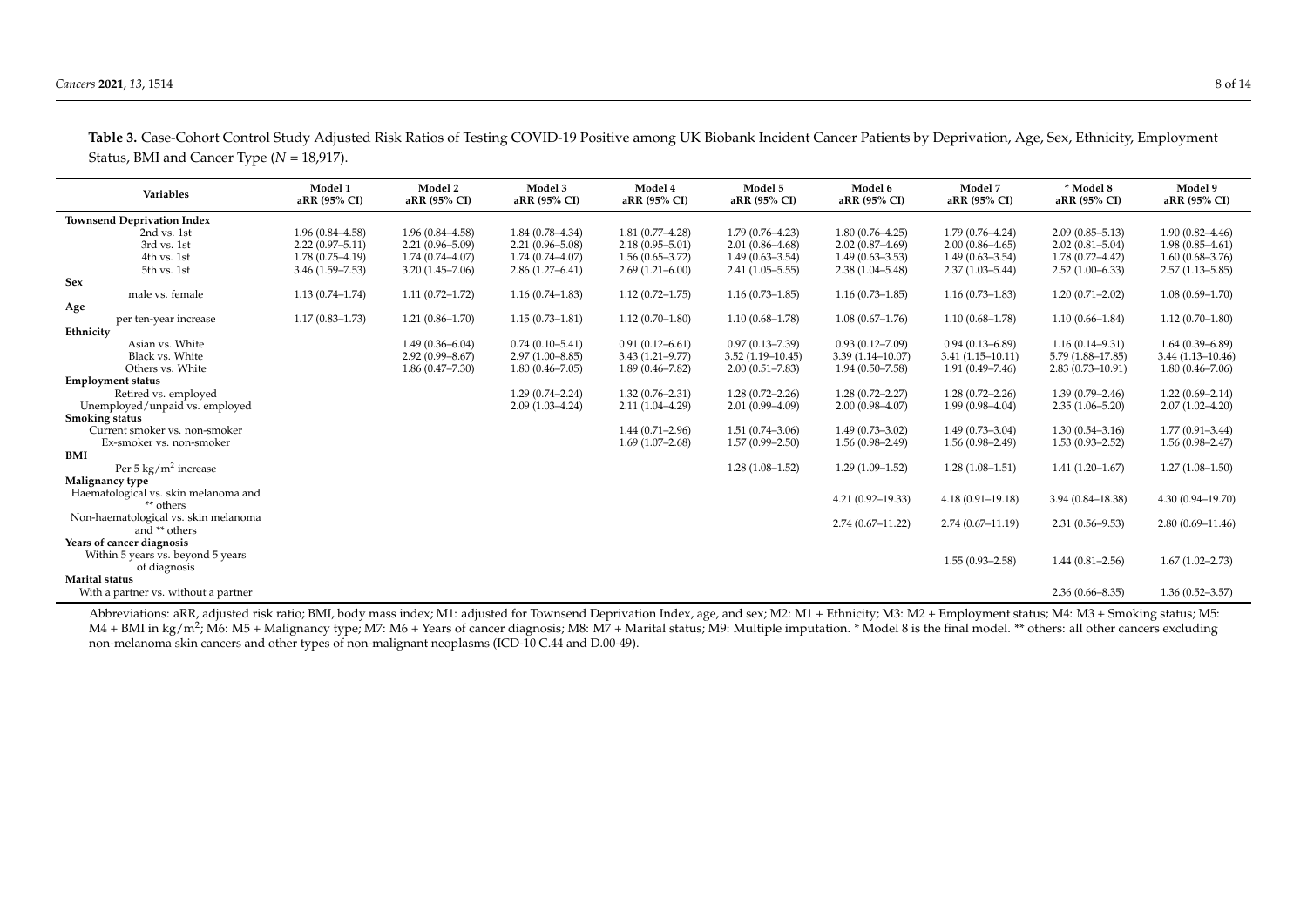Based on the risks estimated from Model 8, we predicted the probabilities of testing positive for COVID-19 for the most and least deprived individuals of the studied cohort, given their respective observed distribution of the covariables included in the model. The probabilities are stratified by sex (Figure 2) and BMI (Figure 3). Overall, we found a clear deprivation gap, but the figures show no evidence of significant differences in COVID-19 positive tests between men and women. Differences between the two sexes were, however, more pronounced among t[he](#page-8-0) most deprived group (Figure 2). Figure 3 shows a constant deprivation gap in the probability of testing positive between the most and least deprived cancer patients that widens with increasing levels of BMI and even strengthens among obese cancer patients (i.e., BMI > 30.0 kg/m<sup>2</sup>). Results of the sensitivity analysis are detailed in supplementary Technical notes 1 and Table S2. The effect estimates for being most deprived were consistent in sensitivity analyses based on controls consisting of either test negative or non-tested participants.  $\frac{1}{1}$  in sensitivity analyses based on controls controls controls controls controls controls controls controls controls controls controls controls controls controls controls controls controls controls controls consist

<span id="page-8-0"></span>

*Cancers* **2021**, *13*, x 10 of 15

**Figure 2.** Probabilities of COVID-19 Testing Positive among UK Biobank Incident Cancer Patients **Figure 2.** Probabilities of COVID-19 Testing Positive among UK Biobank Incident Cancer Patients by deprivation (most affluent vs. least affluent) and sex  $(N = 18,917, 89 \text{ cases})$ . by deprivation (most affluent vs. least affluent) and sex (*N* = 18,917, 89 cases).

<span id="page-8-1"></span>

Figure 3. Probabilities of COVID-19 Testing Positive among UK Biobank Incident Cancer Patients by by deprivation (most affluent vs. least affluent) and BMI in kg/m2 (*N* = 18,917, 89 cases). deprivation (most affluent vs. least affluent) and BMI in kg/m<sup>2</sup> (*N* = 18,917, 89 cases).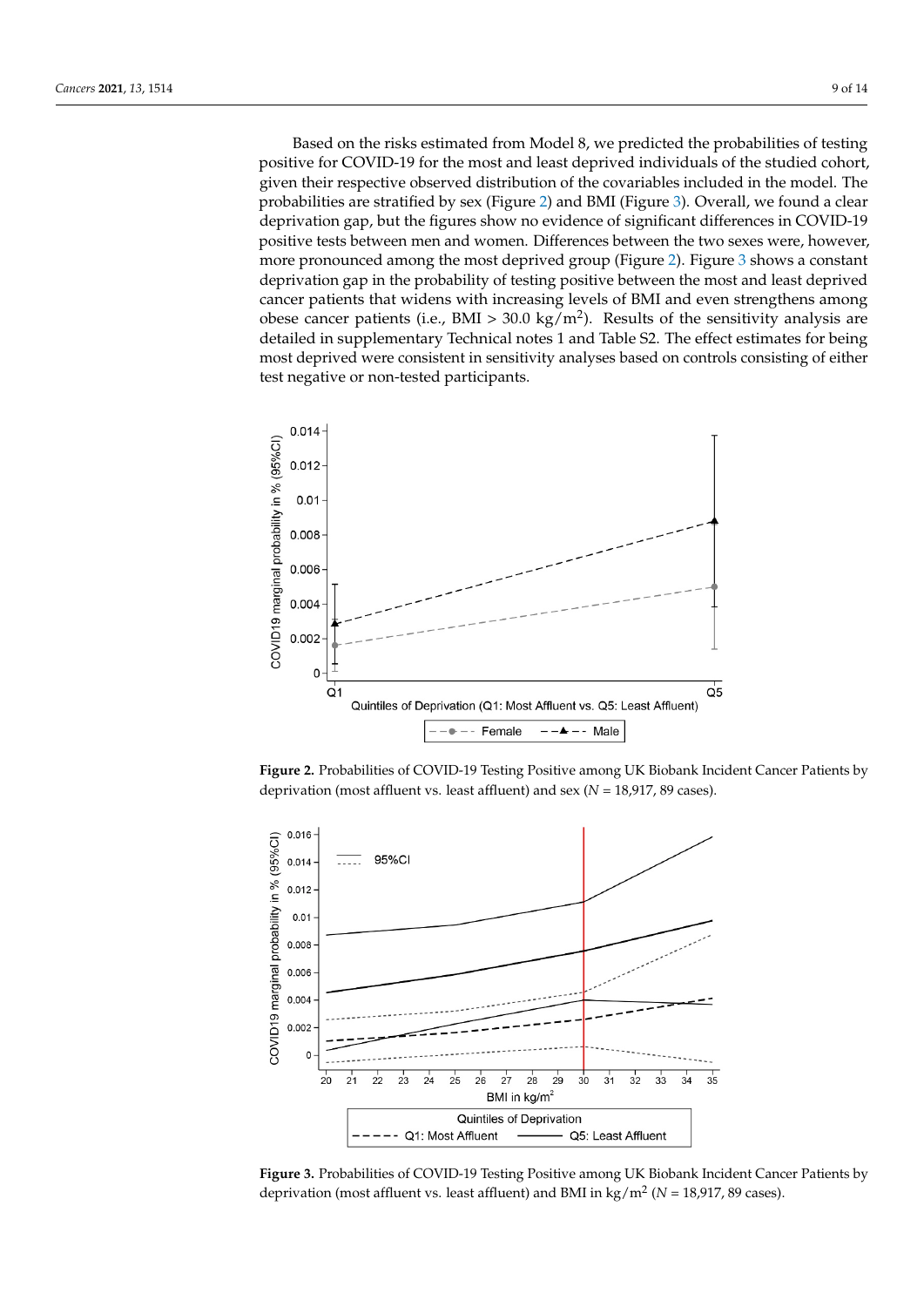# **4. Discussion**

We found a consistent and independent association between socioeconomic deprivation and the risk of COVID-19 positive test results among incident cancer cases in the UK Biobank study. Participants with an increased risk of testing positive for COVID-19 during the first wave of the pandemic in the UK had a black ethnic background, lived in the most socioeconomically deprived areas, were obese, unemployed and diagnosed with a haemopoietic cancer, for less than five years.

Our results are consistent with the stark ethnic inequalities evident in the recent estimates of COVID-19 mortality during the first wave of the pandemic by ethnic groups in England and Wales [\[23,](#page-12-5)[24\]](#page-12-6). As published by the Office for National Statistics in the UK, the rate of COVID-19 related deaths was 2.7 times higher for black African men then for white men [\[23\]](#page-12-5). Thus, we argue that an increased risk of testing COVID-19 positive among black ethnic groups may partially explain the increased mortality risk observed in the UK. Furthermore, the incidence rate in our study (i.e., 4.7 cases per 1000 people) was consistent with the reported figure for the whole UK. The total population in the UK was 66,796,800 (mid-year estimate in 2019 according to the Office for National Statistics of the UK) and the total number of cases as of the 1st August 2020 was 303,942 [\[25,](#page-12-7)[26\]](#page-12-8), corresponding to an incidence rate was 4.6 per 1000 people. COVID-19 incidence was similar in both populations (general and cancer patients) while external contacts were lower for cancer patients. The is likely to be due to cancer patients' caution ("shielding"), dramatically reduced delivery of non-COVID-19-related care by the NHS during the first wave of the pandemic, the fear of healthcare interactions during the COVID-19 pandemic or misunderstanding that healthcare services were not available to all but limited to COVID-19 patients only [\[27,](#page-12-9)[28\]](#page-12-10).

Health surveys in the UK have shown that unemployment, smoking, and obesity are most common among ethnic minorities [\[24](#page-12-6)[,29\]](#page-12-11). Stress associated with an unhealthy lifestyle or lack of financial security may result in a pro-inflammatory condition, increasing susceptibility to infections [\[30](#page-12-12)[,31\]](#page-12-13). In a study by Shree et al. [\[32](#page-12-14)[,33\]](#page-12-15), long-term cancer survivors have experienced increased incidence of many infections, have particularly viral and fungal infections among diffuse large B-cell lymphoma and Hodgkin lymphoma survivors. The immune dysfunction can be related to long-lasting changes in the functioning of the immune system due to cancer diagnosis and past treatments. The increased risk for COVID-19 infection found among the most socioeconomically deprived incident cancer patients could point to a potential role for proinflammatory and metabolic condition in combination with cancer-related immune dysfunction leading to increased vulnerability to infections.

Socioeconomic status is a multifaceted construct, and therefore, not only determined by the individuals' income. We argue that the disparities in testing positive for COVID-19 we found during the first wave of the pandemic reflect the health, environmental, and occupational effects of socioeconomic inequalities. These disparities may be partially explained by the higher likelihood of ethnic minorities to work in lower paid occupations that demand proximity to other people (e.g., delivery staff, security or cleaning services, social or health care assistants) or work colleagues (e.g., construction industry), offering less flexibility to work from home, or living in cramped residential settings that preclude social distancing (i.e., several generations living together) [\[34–](#page-12-16)[39\]](#page-12-17).

Our study highlights the necessity of reporting data on socioeconomic determinants of COVID-19 disease, especially information about ethnicity to identify high-risk populations and develop equitable public health prevention measures, guidelines, and interventions. A multi-sectoral approach would reduce disparities by considering the vulnerabilities at a social, educational, economic, and provision-of-care levels. Furthermore, findings from our study may help to prioritise future COVID-19 preventive strategies, especially vaccination priority, among cancer patients undergoing active treatments However, more research is needed regarding comparative risk assessment for COVID-19 infection among cancer and the overall population and the cancer specific survival after COVID-19 infection.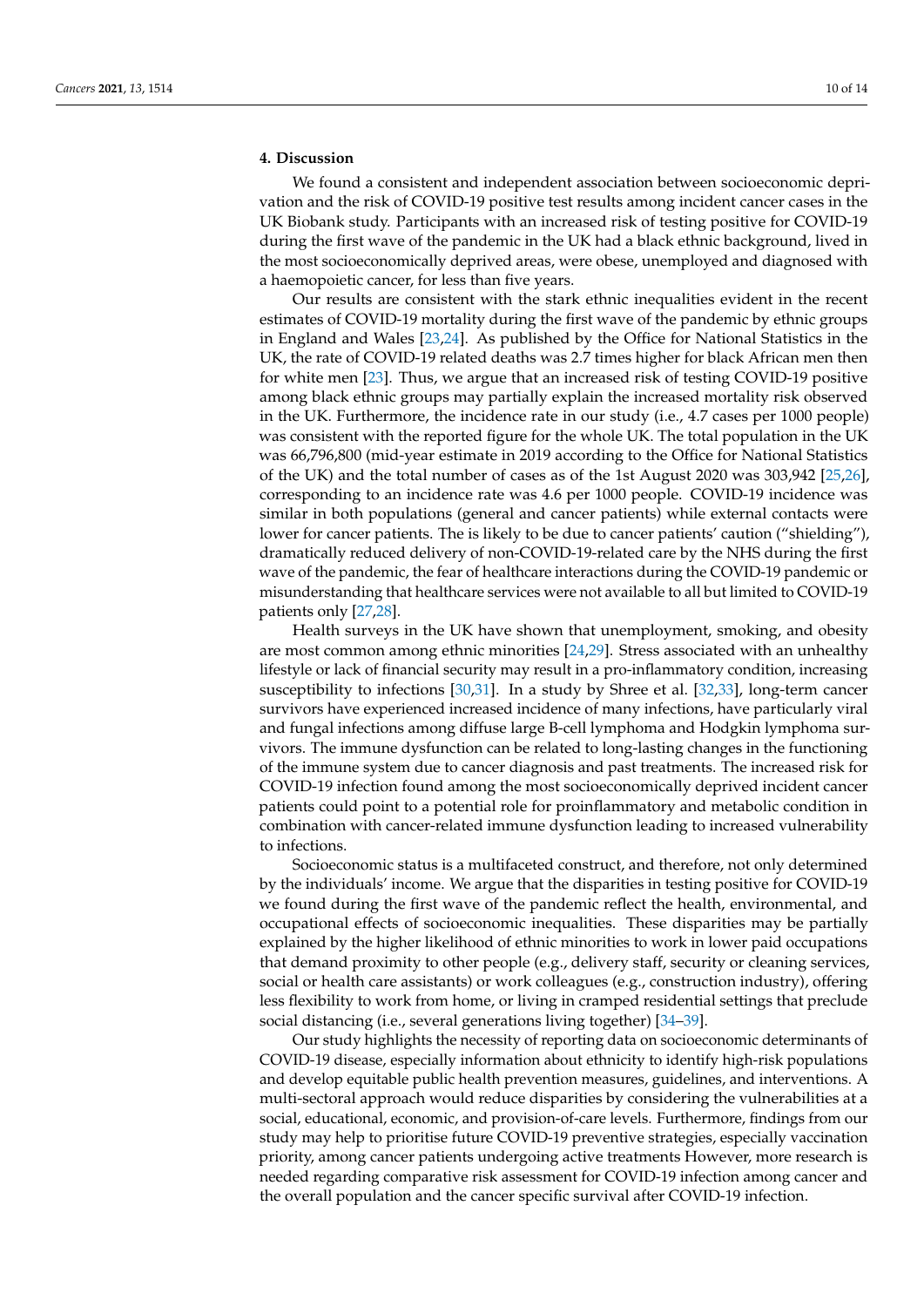UK Biobank has been meticulously tracking the health status of its participants for over a decade. Many participants are now in the age range likely to be most vulnerable to COVID-19 infection as well as at higher risk of being diagnosed with cancer. Using the case-cohort approach we derived risk estimates for positive COVID-19 test results based on a valid and consistent methodological approach [\[40,](#page-12-18)[41\]](#page-12-19). However, there are possible issues around generalisability of the UK Biobank data, which was previously criticised [\[42\]](#page-13-0). Although the UK Biobank might not be completely representative of the UK population and therefore the results may not be entirely generalizable, or suitable for identifying disease prevalence or incidence rates, its large size and heterogeneity of exposure measures provide valid scientific inferences of associations between exposures and health conditions that are generalizable to other populations [\[42\]](#page-13-0). Furthermore, we were unable to perform cancer specific analysis due to small number of confirmed COVID-19 cases by cancer sites. However, we were able to classify malignancies in clinically relevant categories, i.e., haematological cancers, non-haematological cancers, skin melanoma, and other types of cancers. The classification was not based on clinical characteristics; rather it was based on the number of positive COVID-19 cases per each distinct cancer type (it had to be >20 diagnosed cases).Finally, we assume that controls that were not tested for COVID-19 do not develop the disease which may have induced a selection bias because some of the cancer patients might be asymptomatic [\[43\]](#page-13-1). We argue that given their cancer status the majority of control patients developing symptoms compatible with COVID-19 they would have been tested, also we have performed sensitivity analyses demonstrating consistency of results even if non-tested patients were excluded from analysis. Furthermore, in our sensitivity analysis, the results were consistent when restricting the controls to only nontested patients excluding those testing negative on COVID-19 (comparing test positive versus non-tested patients).

### **5. Conclusions**

To the best of our knowledge, this study is the first to highlight a consistent and independent association between socioeconomic deprivation and the risk of COVID-19 infection among incident cancer patients in the UK. Policy and practice improvements based on high ethical principles are needed to address the broad disparity and risk stratification among the most vulnerable cancer patients at risk for COVID-19. It is essential to develop effective preventive measures targeting cancer patients at highest risk, such as an urgent vaccination of the underprivileged cancer patients, to confront the future potential pandemic waves.

**Supplementary Materials:** The following are available online at [https://www.mdpi.com/2072-6694](https://www.mdpi.com/2072-6694/13/7/1514/s1) [/13/7/1514/s1,](https://www.mdpi.com/2072-6694/13/7/1514/s1) Table S1: Distribution of Incident Cancer subtypes (ICD-10 code) for the Case-Cohort study at Baseline in 16th March 2020 (*N* = 18,917). Table S2: Sensitivity analyses based on two modified versions of the control population: scenario 1 where the controls were only those patients with a negative test result and scenario 2 where controls were only those patients non-tested for COVID-19, excluding those with a negative result. Technical notes 1: Sensitivity analyses. Figure S1: Case-cohort study with case-base design.

**Author Contributions:** Conceptualization, S.F.L., M.N. and M.A.L.-F.; methodology, S.F.L. and M.A.L.-F.; software, S.F.L., M.A.L.-F.; validation, S.F.L., M.N. and M.A.L.-F.; formal analysis, S.F.L., M.N. and M.A.L.-F.; investigation, S.F.L., M.N. and M.A.L.-F.; resources, M.A.L.-F.; data curation, M.A.L.-F.; writing—original draft preparation, S.F.L., M.N. and M.A.L.-F.; writing—review and editing, S.F.L., M.N., B.R., M.-J.S. and M.A.L.-F.; visualization, S.F.L., M.N. and M.A.L.-F.; supervision, B.R., M.-J.S. and M.A.L.-F.; project administration, B.R., M.-J.S. and M.A.L.-F.; funding acquisition, M.A.L.-F. All authors have read and agreed to the published version of the manuscript.

**Funding:** M.A.L.-F. was supported by a Spanish National Health Institute Carlos III Miguel Servet-I Investigator grant/award, grant number CP17/00206-EU-FEDER and project grant, grant number EU-FEDER-FIS PI-18/01593. The funders had no role in the study design, data collection and analysis, decision to publish, or preparation of the manuscript.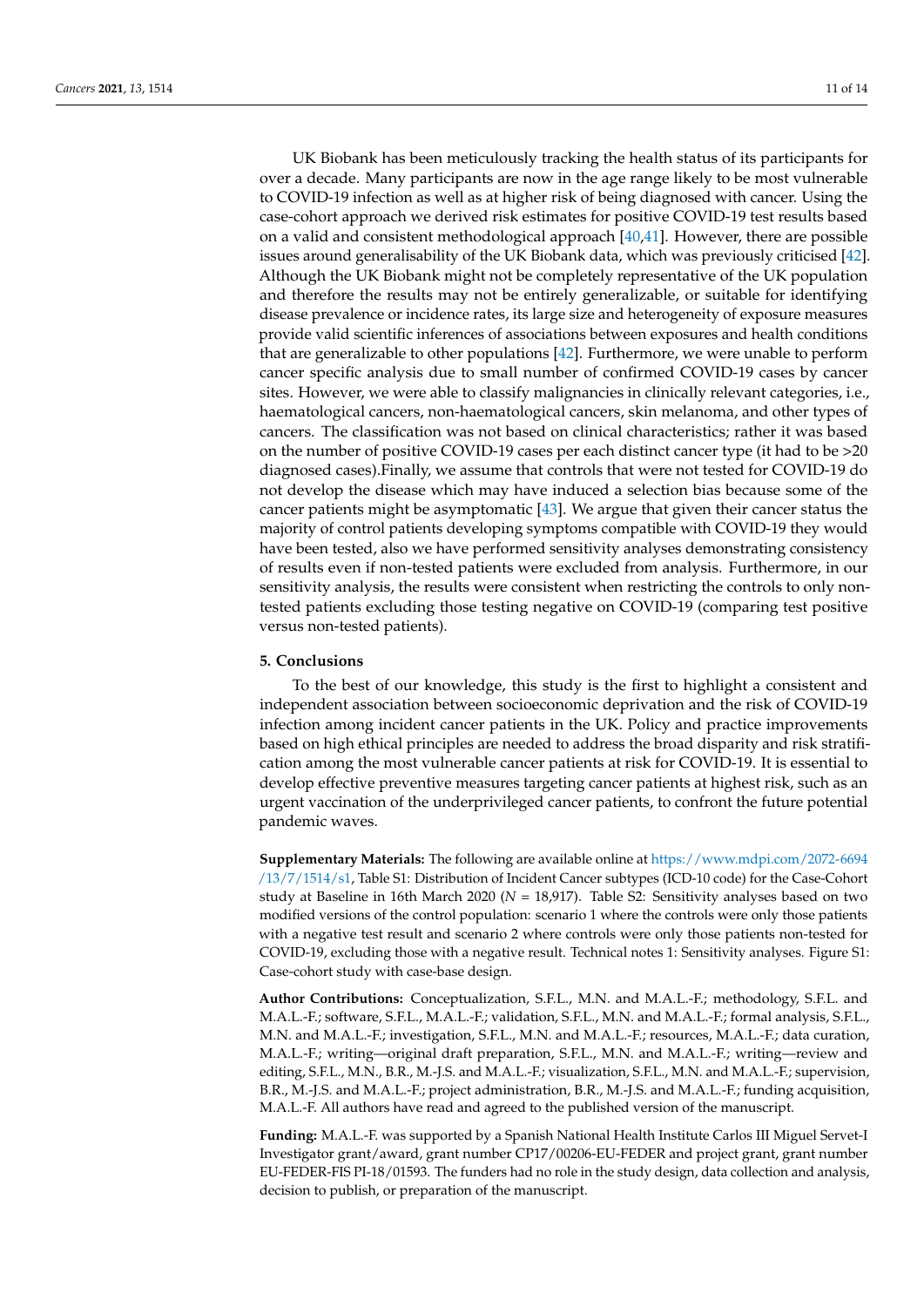**Institutional Review Board Statement:** This UK Biobank study was approved by the North West Multi-Centre Research Ethics Committee (application number 48860).

**Informed Consent Statement:** Informed consent was obtained from all subjects involved in the study.

**Data Availability Statement:** This research has been conducted using the UK Biobank Resource under application number 48860 granting access to the corresponding UK Biobank biomarkers, and phenotype data. De-identified participant phenotype and genetic data from the UK Biobank data are available via [\(www.ukbiobank.ac.uk](www.ukbiobank.ac.uk) (accessed on 6 September 2020)) on application. Proposals should be directed to the UK Biobank to gain access, data requestors will need to sign a data access agreement.

**Acknowledgments:** The authors thank UK Biobank participants and all the oncologists, physicians, and allied health professional workers dedicated their lives on the frontlines of the COVID-19 pandemic.

**Conflicts of Interest:** The authors declare no conflict of interest.

# **References**

- <span id="page-11-0"></span>1. World Health Organization. WHO Director-General's Opening Remarks at the Media Briefing on COVID-19-11 March 2020. Available online: [https://www.who.int/director-general/speeches/detail/who-director-general-s-opening-remarks-at-the](https://www.who.int/director-general/speeches/detail/who-director-general-s-opening-remarks-at-the-media-briefing-on-covid-19---11-march-2020) [-media-briefing-on-covid-19---11-march-2020](https://www.who.int/director-general/speeches/detail/who-director-general-s-opening-remarks-at-the-media-briefing-on-covid-19---11-march-2020) (accessed on 7 November 2020).
- <span id="page-11-1"></span>2. Al-Shamsi, H.O.; Alhazzani, W.; Alhuraiji, A.; Coomes, E.A.; Chemaly, R.F.; Almuhanna, M.; Wolff, R.A.; Ibrahim, N.K.; Chua, M.L.K.; Hotte, S.J.; et al. A Practical Approach to the Management of Cancer Patients During the Novel Coronavirus Disease 2019 (COVID-19) Pandemic: An International Collaborative Group. *Oncologist* **2020**, *25*, e936–e945. [\[CrossRef\]](http://doi.org/10.1634/theoncologist.2020-0213)
- <span id="page-11-2"></span>3. Yu, J.; Ouyang, W.; Chua, M.L.K.; Xie, C. SARS-CoV-2 Transmission in Patients With Cancer at a Tertiary Care Hospital in Wuhan, China. *JAMA Oncol.* **2020**, *6*, 1108–1110. [\[CrossRef\]](http://doi.org/10.1001/jamaoncol.2020.0980) [\[PubMed\]](http://www.ncbi.nlm.nih.gov/pubmed/32211820)
- <span id="page-11-3"></span>4. Yang, J.; Zheng, Y.; Gou, X.; Pu, K.; Chen, Z.; Guo, Q.; Ji, R.; Wang, H.; Wang, Y.; Zhou, Y. Prevalence of comorbidities and its effects in patients infected with SARS-CoV-2: A systematic review and meta-analysis. *Int. J. Infect. Dis.* **2020**, *94*, 91–95. [\[CrossRef\]](http://doi.org/10.1016/j.ijid.2020.03.017) [\[PubMed\]](http://www.ncbi.nlm.nih.gov/pubmed/32173574)
- 5. Kuderer, N.M.; Choueiri, T.K.; Shah, D.P.; Shyr, Y.; Rubinstein, S.M.; Rivera, D.R.; Shete, S.; Hsu, C.-Y.; Desai, A.; de Lima Lopes, G., Jr.; et al. Clinical impact of COVID-19 on patients with cancer (CCC19): A cohort study. *Lancet* **2020**, *395*, 1907–1918. [\[CrossRef\]](http://doi.org/10.1016/S0140-6736(20)31187-9)
- <span id="page-11-4"></span>6. Lee, L.Y.W.; Cazier, J.-B.; Angelis, V.; Arnold, R.; Bisht, V.; Campton, N.A.; Chackathayil, J.; Cheng, V.W.T.; Curley, H.M.; Fittall, M.W.; et al. COVID-19 mortality in patients with cancer on chemotherapy or other anticancer treatments: A prospective cohort study. *Lancet* **2020**, *395*, 1919–1926. [\[CrossRef\]](http://doi.org/10.1016/S0140-6736(20)31173-9)
- <span id="page-11-5"></span>7. Liang, W.; Guan, W.; Chen, R.; Wang, W.; Li, J.; Xu, K.; Li, C.; Ai, Q.; Lu, W.; Liang, H.; et al. Cancer patients in SARS-CoV-2 infection: A nationwide analysis in China. *Lancet Oncol.* **2020**, *21*, 335–337. [\[CrossRef\]](http://doi.org/10.1016/S1470-2045(20)30096-6)
- <span id="page-11-6"></span>8. Chadeau-Hyam, M.; Bodinier, B.; Elliott, J.; Whitaker, M.D.; Tzoulaki, I.; Vermeulen, R.; Kelly-Irving, M.; Delpierre, C.; Elliott, P. Risk factors for positive and negative COVID-19 tests: A cautious and in-depth analysis of UK biobank data. *Int. J. Epidemiol.* **2020**, *49*, 1454–1467. [\[CrossRef\]](http://doi.org/10.1093/ije/dyaa134) [\[PubMed\]](http://www.ncbi.nlm.nih.gov/pubmed/32814959)
- <span id="page-11-7"></span>9. Khalatbari-Soltani, S.; Cumming, R.C.; Delpierre, C.; Kelly-Irving, M. Importance of collecting data on socioeconomic determinants from the early stage of the COVID-19 outbreak onwards. *J. Epidemiol. Community Health* **2020**, *74*, 620–623. [\[CrossRef\]](http://doi.org/10.1136/jech-2020-214297)
- <span id="page-11-8"></span>10. Rothman, K.J.; Greenland, S.; Lash, T.L. *Modern Epidemiology*; Wolters Kluwer Health/Lippincott Williams & Wilkins: Philadelphia, PA, USA, 2008.
- <span id="page-11-9"></span>11. Sudlow, C.; Gallacher, J.; Allen, N.; Beral, V.; Burton, P.; Danesh, J.; Downey, P.; Elliott, P.; Green, J.; Landray, M.; et al. UK biobank: An open access resource for identifying the causes of a wide range of complex diseases of middle and old age. *PLoS Med.* **2015**, *12*, e1001779. [\[CrossRef\]](http://doi.org/10.1371/journal.pmed.1001779)
- <span id="page-11-10"></span>12. UK Biobank: Follow-up of Participants in very Large Prospective Cohorts. Available online: [https://www.ukbiobank.ac.uk/wp](https://www.ukbiobank.ac.uk/wp-content/uploads/2019/06/R-Flaig.pdf) [-content/uploads/2019/06/R-Flaig.pdf](https://www.ukbiobank.ac.uk/wp-content/uploads/2019/06/R-Flaig.pdf) (accessed on 6 September 2020).
- <span id="page-11-11"></span>13. UK Biobank: Cancer Data: Linkage from National Cancer Registries. Available online: [http://biobank.ctsu.ox.ac.uk/crystal/crys](http://biobank.ctsu.ox.ac.uk/crystal/crystal/docs/CancerLinkage.pdf) [tal/docs/CancerLinkage.pdf](http://biobank.ctsu.ox.ac.uk/crystal/crystal/docs/CancerLinkage.pdf) (accessed on 6 September 2020).
- <span id="page-11-12"></span>14. Møller, H.; Richards, S.; Hanchett, N.; Riaz, S.P.; Lüchtenborg, M.; Holmberg, L.; Robinson, D. Completeness of case ascertainment and survival time error in English cancer registries: Impact on 1-year survival estimates. *Br. J. Cancer* **2011**, *105*, 170–176. [\[CrossRef\]](http://doi.org/10.1038/bjc.2011.168) [\[PubMed\]](http://www.ncbi.nlm.nih.gov/pubmed/21559016)
- <span id="page-11-13"></span>15. Armstrong, J.; Rudkin, J.K.; Allen, N.; Crook, D.W.; Wilson, D.J.; Wyllie, D.H.; O'Connell, A.M. Dynamic linkage of COVID-19 test results between Public Health England's Second Generation Surveillance System and UK Biobank. *Microb. Genom.* **2020**, 6. [\[CrossRef\]](http://doi.org/10.1099/mgen.0.000397)
- <span id="page-11-14"></span>16. UK Biobank: Linkage of COVID-19 Tests with Public Health England's SGSS. Available online: [http://biobank.ndph.ox.ac.uk/sh](http://biobank.ndph.ox.ac.uk/showcase/refer.cgi?id=1758) [owcase/refer.cgi?id=1758](http://biobank.ndph.ox.ac.uk/showcase/refer.cgi?id=1758) (accessed on 6 September 2020).
- <span id="page-11-15"></span>17. UK Biobank: COVID-19 Test Results Data. Available online: [http://biobank.ctsu.ox.ac.uk/crystal/exinfo.cgi?src=COVID19\\_tests](http://biobank.ctsu.ox.ac.uk/crystal/exinfo.cgi?src=COVID19_tests) (accessed on 6 September 2020).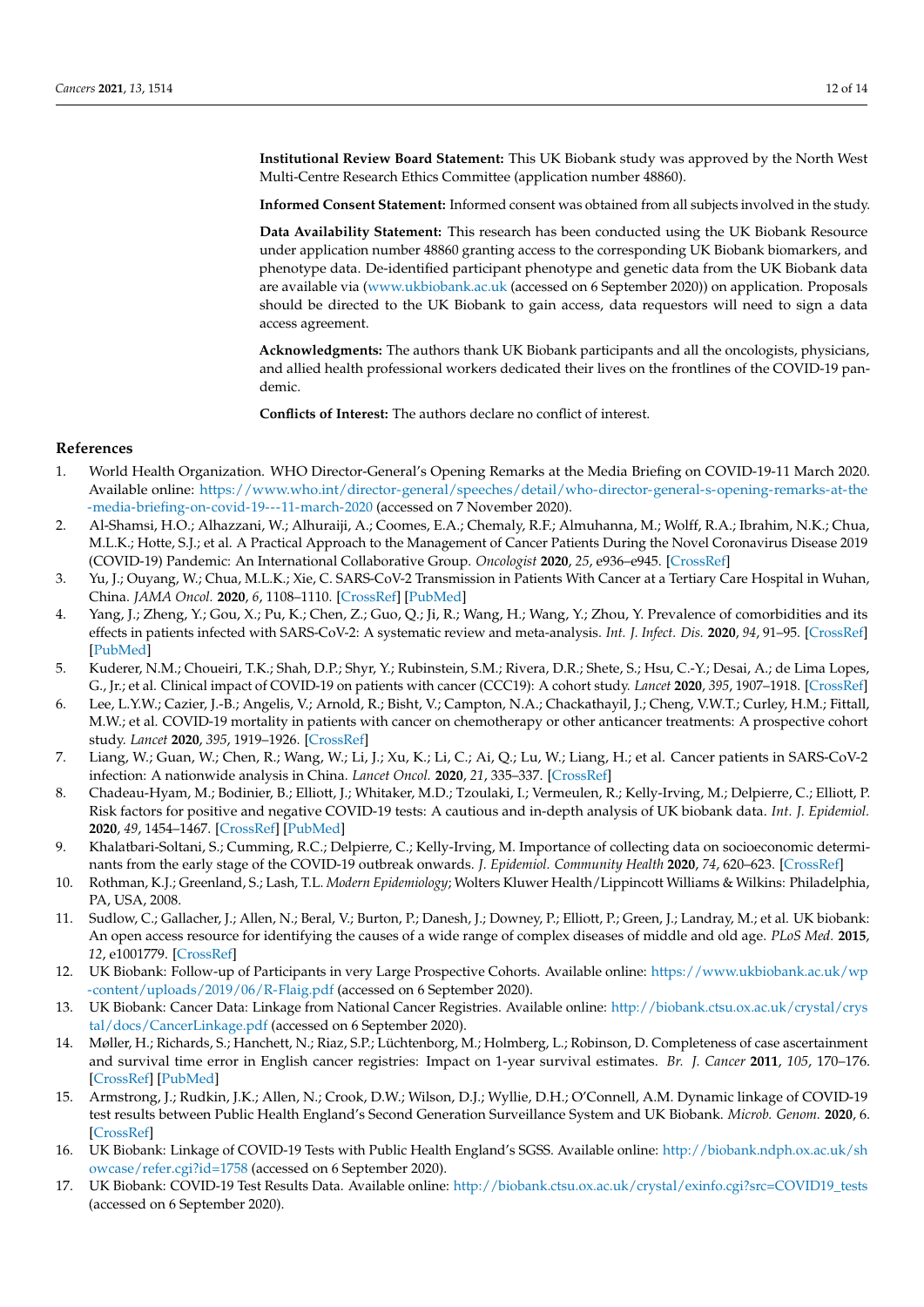- <span id="page-12-0"></span>18. Townsend, P.; Phillimore, P.; Beattie, A. *Health and Deprivation: Inequality and the North*; Croom Helm: London, UK, 1988.
- <span id="page-12-1"></span>19. WHO. Body Mass Index-BMI. Available online: [https://www.euro.who.int/en/health-topics/disease-prevention/nutrition/a-h](https://www.euro.who.int/en/health-topics/disease-prevention/nutrition/a-healthy-lifestyle/body-mass-index-bmi) [ealthy-lifestyle/body-mass-index-bmi](https://www.euro.who.int/en/health-topics/disease-prevention/nutrition/a-healthy-lifestyle/body-mass-index-bmi) (accessed on 15 November 2020).
- <span id="page-12-2"></span>20. Zou, G. A Modified Poisson Regression Approach to Prospective Studies with Binary Data. *Am. J. Epidemiol.* **2004**, *159*, 702–706. [\[CrossRef\]](http://doi.org/10.1093/aje/kwh090) [\[PubMed\]](http://www.ncbi.nlm.nih.gov/pubmed/15033648)
- <span id="page-12-3"></span>21. Borgan, O.; Langholz, B.; Samuelsen, S.O.; Goldstein, L.; Pogoda, J. Exposure Stratified Case-Cohort Designs. *Lifetime Data Anal.* **2000**, *6*, 39–58. [\[CrossRef\]](http://doi.org/10.1023/A:1009661900674)
- <span id="page-12-4"></span>22. Rubin, D.B.; Schenker, N. Multiple imputation in health-care databases: An overview and some applications. *Stat. Med.* **1991**, *10*, 585–598. [\[CrossRef\]](http://doi.org/10.1002/sim.4780100410) [\[PubMed\]](http://www.ncbi.nlm.nih.gov/pubmed/2057657)
- <span id="page-12-5"></span>23. Office for National Statistics. Updating Ethnic Contrasts in Deaths Involving the Coronavirus (COVID-19), England and Wales: Deaths occurring 2 March to 28 July 2020. Available online: [https://www.ons.gov.uk/peoplepopulationandcommunity/birthsde](https://www.ons.gov.uk/peoplepopulationandcommunity/birthsdeathsandmarriages/deaths/articles/updatingethniccontrastsindeathsinvolvingthecoronaviruscovid19englandandwales/deathsoccurring2marchto28july2020) [athsandmarriages/deaths/articles/updatingethniccontrastsindeathsinvolvingthecoronaviruscovid19englandandwales/deat](https://www.ons.gov.uk/peoplepopulationandcommunity/birthsdeathsandmarriages/deaths/articles/updatingethniccontrastsindeathsinvolvingthecoronaviruscovid19englandandwales/deathsoccurring2marchto28july2020) [hsoccurring2marchto28july2020](https://www.ons.gov.uk/peoplepopulationandcommunity/birthsdeathsandmarriages/deaths/articles/updatingethniccontrastsindeathsinvolvingthecoronaviruscovid19englandandwales/deathsoccurring2marchto28july2020) (accessed on 7 November 2020).
- <span id="page-12-6"></span>24. Greater London Authority. Rapid Evidence Review: Inequalities in Relation to COVID-19 and Their Effects on London. Available online: [https://data.london.gov.uk/dataset/rapid-evidence-review-inequalities-in-relation-to-covid-19-and-their-effects-on](https://data.london.gov.uk/dataset/rapid-evidence-review-inequalities-in-relation-to-covid-19-and-their-effects-on-london) [-london](https://data.london.gov.uk/dataset/rapid-evidence-review-inequalities-in-relation-to-covid-19-and-their-effects-on-london) (accessed on 7 November 2020).
- <span id="page-12-7"></span>25. Main figures. Office for National Statistics. Available online: <https://www.ons.gov.uk/> (accessed on 5 March 2021).
- <span id="page-12-8"></span>26. Cases in United Kingdom (Whole Pandemic). Coronavirus (COVID-19) in the UK. Available online: [https://coronavirus.data.g](https://coronavirus.data.gov.uk/details/cases) [ov.uk/details/cases](https://coronavirus.data.gov.uk/details/cases) (accessed on 5 March 2021).
- <span id="page-12-9"></span>27. Neal, R.D.; Nekhlyudov, L.; Wheatstone, P.; Koczwara, B. Cancer care during and after the pandemic. *BMJ* **2020**, *370*, m2622. [\[CrossRef\]](http://doi.org/10.1136/bmj.m2622) [\[PubMed\]](http://www.ncbi.nlm.nih.gov/pubmed/32616512)
- <span id="page-12-10"></span>28. Jones, D.; Neal, R.D.; Duffy, S.R.G.; Scott, S.E.; Whitaker, K.L.; Brain, K. Impact of the COVID-19 pandemic on the symptomatic diagnosis of cancer: The view from primary care. *Lancet Oncol.* **2020**, *21*, 748–750. [\[CrossRef\]](http://doi.org/10.1016/S1470-2045(20)30242-4)
- <span id="page-12-11"></span>29. NHS Digital. Health Survey for England-2004, Health of Ethnic Minorities, Main Report. Available online: [https:](https://digital.nhs.uk/data-and-information/publications/statistical/health-survey-for-england/health-survey-for-england-2004-health-of-ethnic-minorities-main-report) [//digital.nhs.uk/data-and-information/publications/statistical/health-survey-for-england/health-survey-for-england](https://digital.nhs.uk/data-and-information/publications/statistical/health-survey-for-england/health-survey-for-england-2004-health-of-ethnic-minorities-main-report) [-2004-health-of-ethnic-minorities-main-report](https://digital.nhs.uk/data-and-information/publications/statistical/health-survey-for-england/health-survey-for-england-2004-health-of-ethnic-minorities-main-report) (accessed on 7 November 2020).
- <span id="page-12-12"></span>30. Hughes, A.; Kumari, M.; McMunn, A.; Bartley, M. Unemployment and inflammatory markers in England, Wales and Scotland, 1998-2012: Meta-analysis of results from 12 studies. *Brain Behav. Immun.* **2017**, *64*, 91–102. [\[CrossRef\]](http://doi.org/10.1016/j.bbi.2017.03.012)
- <span id="page-12-13"></span>31. Jose, R.J.; Manuel, A. COVID-19 cytokine storm: The interplay between inflammation and coagulation. *Lancet Respir. Med.* **2020**, *8*, e46–e47. [\[CrossRef\]](http://doi.org/10.1016/S2213-2600(20)30216-2)
- <span id="page-12-14"></span>32. Zaorsky, N.G.; Churilla, T.M.; Egleston, B.L.; Fisher, S.G.; Ridge, J.A.; Horwitz, E.M.; Meyer, J.E. Causes of death among cancer patients. *Ann. Oncol.* **2017**, *28*, 400–407. [\[CrossRef\]](http://doi.org/10.1093/annonc/mdw604)
- <span id="page-12-15"></span>33. Shree, T.; Li, Q.; Glaser, S.L.; Brunson, A.; Maecker, H.T.; Haile, R.W.; Levy, R.; Keegan, T.H.M. Impaired Immune Health in Survivors of Diffuse Large B-Cell Lymphoma. *J. Clin. Oncol.* **2020**, *38*, 1664–1675. [\[CrossRef\]](http://doi.org/10.1200/JCO.19.01937) [\[PubMed\]](http://www.ncbi.nlm.nih.gov/pubmed/32083991)
- <span id="page-12-16"></span>34. Nazroo, J.; Becares, L. Evidence for ethnic inequalities in mortality related to COVID-19 infections: Findings from an ecological analysis of England and Wales. *medRxiv* **2020**. [\[CrossRef\]](http://doi.org/10.1101/2020.06.08.20125153)
- 35. Office for National Statistics. Coronavirus (COVID-19) Related Deaths by Occupation, England and Wales: Deaths Registered between 9 March and 25 May 2020. Available online: [https://www.ons.gov.uk/peoplepopulationandcommunity/healthandsoc](https://www.ons.gov.uk/peoplepopulationandcommunity/healthandsocialcare/causesofdeath/bulletins/coronaviruscovid19relateddeathsbyoccupationenglandandwales/deathsregisteredbetween9marchand25may2020) [ialcare/causesofdeath/bulletins/coronaviruscovid19relateddeathsbyoccupationenglandandwales/deathsregisteredbetween](https://www.ons.gov.uk/peoplepopulationandcommunity/healthandsocialcare/causesofdeath/bulletins/coronaviruscovid19relateddeathsbyoccupationenglandandwales/deathsregisteredbetween9marchand25may2020) [9marchand25may2020](https://www.ons.gov.uk/peoplepopulationandcommunity/healthandsocialcare/causesofdeath/bulletins/coronaviruscovid19relateddeathsbyoccupationenglandandwales/deathsregisteredbetween9marchand25may2020) (accessed on 7 November 2020).
- 36. The Developer. England's Sites Stayed open during Lockdown and Hundreds of Construction Workers Died. Available online: [https://www.thedeveloper.live/places/places/englands-sites-stayed-open-during-lockdown-and-hundreds-of-const](https://www.thedeveloper.live/places/places/englands-sites-stayed-open-during-lockdown-and-hundreds-of-construction-workers-died) [ruction-workers-died](https://www.thedeveloper.live/places/places/englands-sites-stayed-open-during-lockdown-and-hundreds-of-construction-workers-died) (accessed on 20 November 2020).
- 37. Office for National Statistics. Coronavirus (COVID-19) Related Deaths by Occupation, England and Wales: Deaths Registered up to and Including 20 April 2020. Available online: [https://www.ons.gov.uk/peoplepopulationandcommunity/healthandsocialcar](https://www.ons.gov.uk/peoplepopulationandcommunity/healthandsocialcare/causesofdeath/bulletins/coronaviruscovid19relateddeathsbyoccupationenglandandwales/deathsregistereduptoandincluding20april2020) [e/causesofdeath/bulletins/coronaviruscovid19relateddeathsbyoccupationenglandandwales/deathsregistereduptoandinclud](https://www.ons.gov.uk/peoplepopulationandcommunity/healthandsocialcare/causesofdeath/bulletins/coronaviruscovid19relateddeathsbyoccupationenglandandwales/deathsregistereduptoandincluding20april2020) [ing20april2020](https://www.ons.gov.uk/peoplepopulationandcommunity/healthandsocialcare/causesofdeath/bulletins/coronaviruscovid19relateddeathsbyoccupationenglandandwales/deathsregistereduptoandincluding20april2020) (accessed on 20 November 2020).
- 38. Guardian. Oldham Takes Measures to Avoid Full Coronavirus Lockdown. Available online: [https://www.theguardian.com/uk](https://www.theguardian.com/uk-news/2020/jul/28/oldham-greater-manchester-takes-measures-to-avoid-full-coronavirus-covid-19-lockdown) [-news/2020/jul/28/oldham-greater-manchester-takes-measures-to-avoid-full-coronavirus-covid-19-lockdown](https://www.theguardian.com/uk-news/2020/jul/28/oldham-greater-manchester-takes-measures-to-avoid-full-coronavirus-covid-19-lockdown) (accessed on 20 November 2020).
- <span id="page-12-17"></span>39. Haroon, S.; Chandan, J.S.; Middleton, J.; Cheng, K.K. Covid-19: Breaking the chain of household transmission. *BMJ* **2020**, *370*, m3181. [\[CrossRef\]](http://doi.org/10.1136/bmj.m3181) [\[PubMed\]](http://www.ncbi.nlm.nih.gov/pubmed/32816710)
- <span id="page-12-18"></span>40. Barlow, W.E.; Ichikawa, L.; Rosner, D.; Izumi, S. Analysis of Case-Cohort Designs. *J. Clin. Epidemiol.* **1999**, *52*, 1165–1172. [\[CrossRef\]](http://doi.org/10.1016/S0895-4356(99)00102-X)
- <span id="page-12-19"></span>41. McNutt, L.-A.; Wu, C.; Xue, X.; Hafner, J.P. Estimating the Relative Risk in Cohort Studies and Clinical Trials of Common Outcomes. *Am. J. Epidemiol.* **2003**, *157*, 940–943. [\[CrossRef\]](http://doi.org/10.1093/aje/kwg074) [\[PubMed\]](http://www.ncbi.nlm.nih.gov/pubmed/12746247)